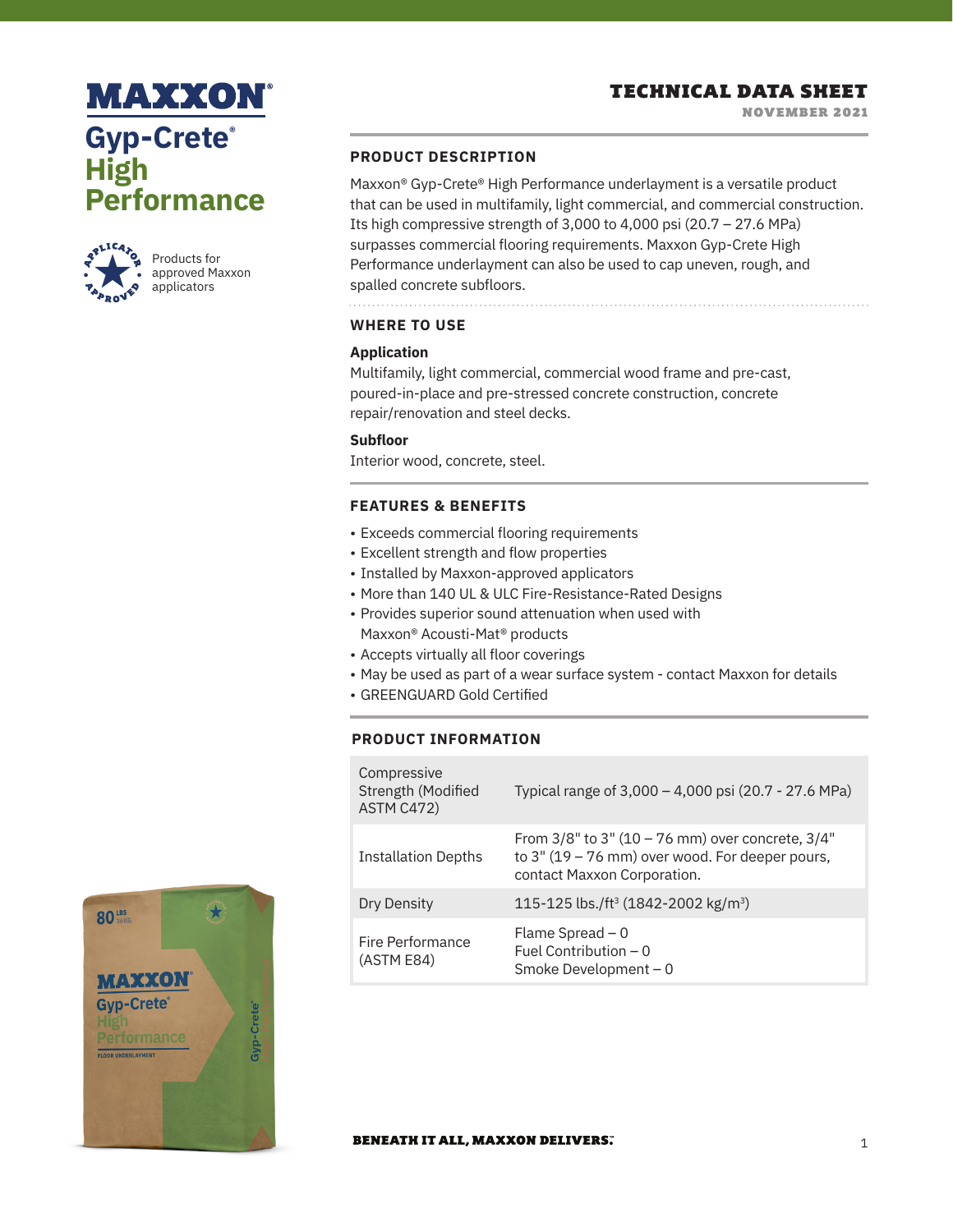



NOVEMBER 2021

## **ENVIRONMENTAL IMPACT**

|                       |                 | Sample USGBC LEED <sup>®</sup> Credit Areas*                                              |
|-----------------------|-----------------|-------------------------------------------------------------------------------------------|
| <b>Project</b>        | <b>Credit</b>   | <b>Category</b>                                                                           |
| Environmental Quality | EQ 2            | <b>Low Emitting Materials</b>                                                             |
|                       | EO <sub>4</sub> | <b>Indoor Air Quality Assessment</b>                                                      |
|                       | EO <sub>9</sub> | Acoustic Performance                                                                      |
| Material & Resources  | MR 3            | <b>Building Product Disclosure</b><br>and Optimization - Sourcing<br><b>Raw Materials</b> |

*\* Credits may vary depending on project type and Maxxon products used.*

Maxxon Gyp-Crete High Performance underlayment is GREENGUARD Gold Certified. For additional information on Maxxon Gyp-Crete High Performance underlayment's environmental credits and certifications visit Maxxon.com/go\_green.

### **CODE LISTINGS**

- ICC ESR 2540
- UL ER 8477-01
- HUD1286e

## **UL FIRE RESISTANCE-RATED DESIGNS**

| <b>UL Design</b>  |                  |      |      |      |      |      |      |
|-------------------|------------------|------|------|------|------|------|------|
| G230              | J924             | L212 | L515 | L533 | L551 | L574 | M504 |
| G516              | J927             | L501 | L516 | L534 | L552 | L576 | M505 |
| G524              | J931             | L502 | L517 | L535 | L556 | L577 | M506 |
| G551              | J957             | L503 | L518 | L536 | L557 | L579 | M507 |
| G553              | J958             | L504 | L519 | L537 | L558 | L581 | M508 |
| G560              | J991             | L505 | L520 | L538 | L560 | L583 | M510 |
| G561              | J994             | L506 | L522 | L539 | L562 | L585 | M511 |
| G563              | L006             | L507 | L523 | L540 | L563 | L588 | M513 |
| G566              | L201             | L508 | L524 | L541 | L564 | L589 | M514 |
| G574              | L <sub>202</sub> | L509 | L525 | L542 | L565 | L590 | M515 |
| G587              | L <sub>206</sub> | L510 | L526 | L543 | L567 | L592 | M517 |
| G597              | L <sub>208</sub> | L511 | L527 | L545 | L569 | L593 | M518 |
| J917              | L <sub>209</sub> | L512 | L528 | L546 | L570 | M500 | M519 |
| J919              | 1210             | L513 | L529 | L547 | L571 | M502 | M530 |
| <b>J920</b>       | L211             | L514 | L530 | L549 | L573 | M503 | M531 |
|                   |                  |      |      |      |      |      |      |
| <b>ULC Design</b> |                  |      |      |      |      |      |      |

| I530 L201 L512 M501 M514 M521 |
|-------------------------------|
|                               |
|                               |
|                               |
|                               |
| LOO3 L511 M500 M503 M520      |
|                               |

For more information on current UL and ULC Designs, contact Maxxon Corporation.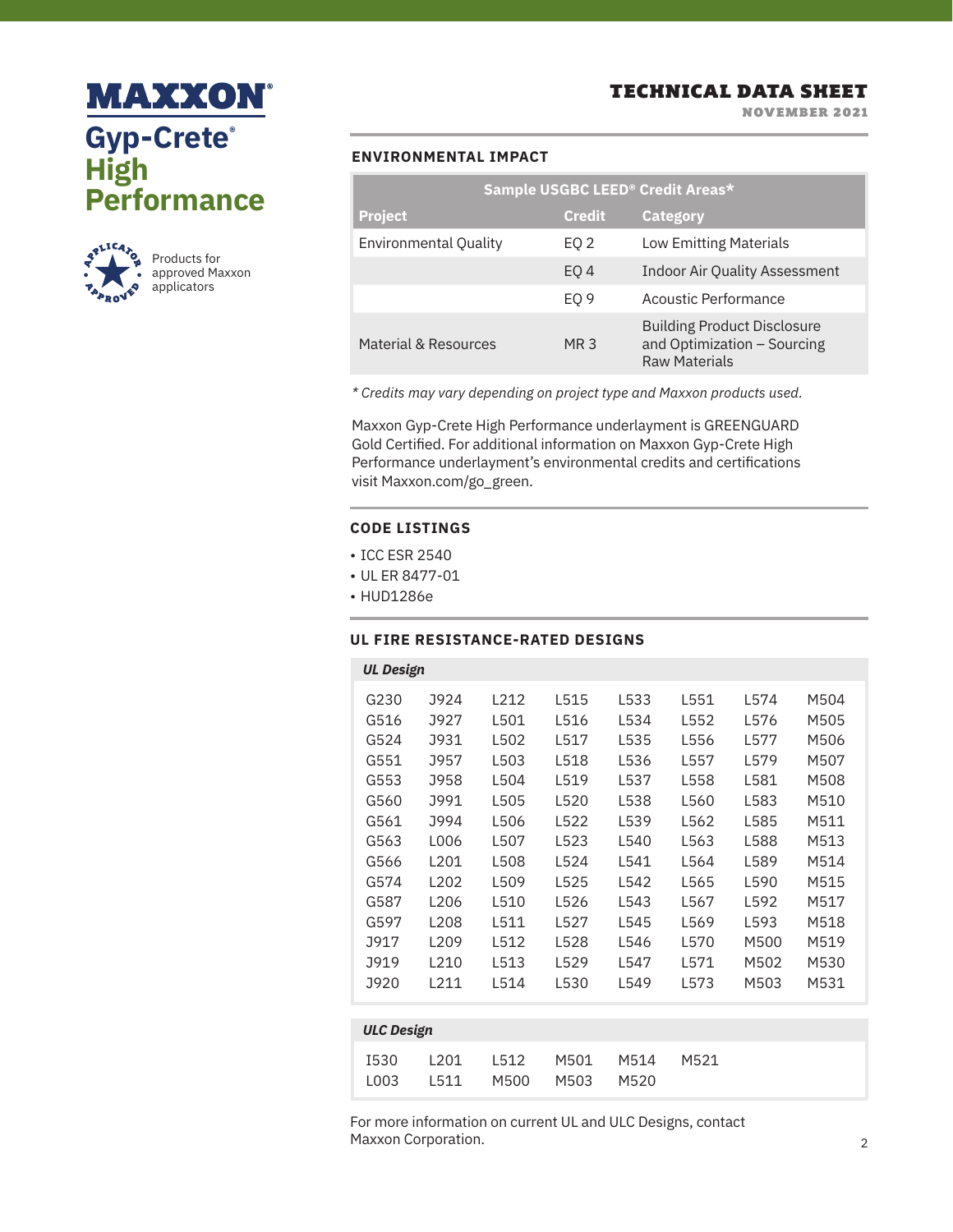NOVEMBER 2021

# **MAXXON Gyp-Crete® High Performance**



Products for approved Maxxon applicators

## **INSTALLATION**

Building interior and floor should be maintained above 50 °F (10 °C) for at least 24 hours prior to installation and until underlayment has set. There should be no air movement until Maxxon Gyp-Crete High Performance underlayment has set, then provide adequate air movement by opening windows to hasten underlayment drying. Minimize direct sunlight during the pour and through the next 72 hours. Plumbing or electrical penetrations should be packed with insulation and sealed.

Refer to Maxxon's Building Conditions Guide for more information.

### *Wood Subfloor Preparation*

Wood subfloors must be structurally sound, clean, and free of dust and contaminants.

Wood subfloors must be primed with a Maxxon® floor primer prior to Maxxon Gyp-Crete High Performance underlayment application.

#### *Concrete Subfloor Preparation*

Concrete subfloors must be structurally sound, fully cured, moisture free and have no efflorescence. The substrate surface must be clean and free of dust and contaminants. If cracks are present prior to pouring Maxxon Gyp-Crete High Performance underlayment, contact a structural engineer to determine the appropriate remediation.

All concrete subfloors should be tested for moisture prior to pouring Maxxon Gyp-Crete High Performance underlayment (see Limitation 4). Moisture-free concrete subfloors and exposed edges must be primed with Maxxon® Commercial Multi-Use Acrylic Primer prior to pouring Maxxon Gyp-Crete High Performance underlayment.

*Steel Deck Preparation*

Steel deck must be structurally sound, clean and free of dust and contaminants. Steel decks must conform to the Steel Deck Institute requirements meeting an L/360 design deflection limitation with a minimum 22-gauge steel requirement.

Prior to Maxxon Gyp-Crete High Performance underlayment application, the steel deck surface must be primed with Maxxon Commercial Multi-Use Acrylic Primer.

*For more general information regarding priming instructions, please refer to Maxxon's Design and Installation guide or contact Maxxon Corporation.*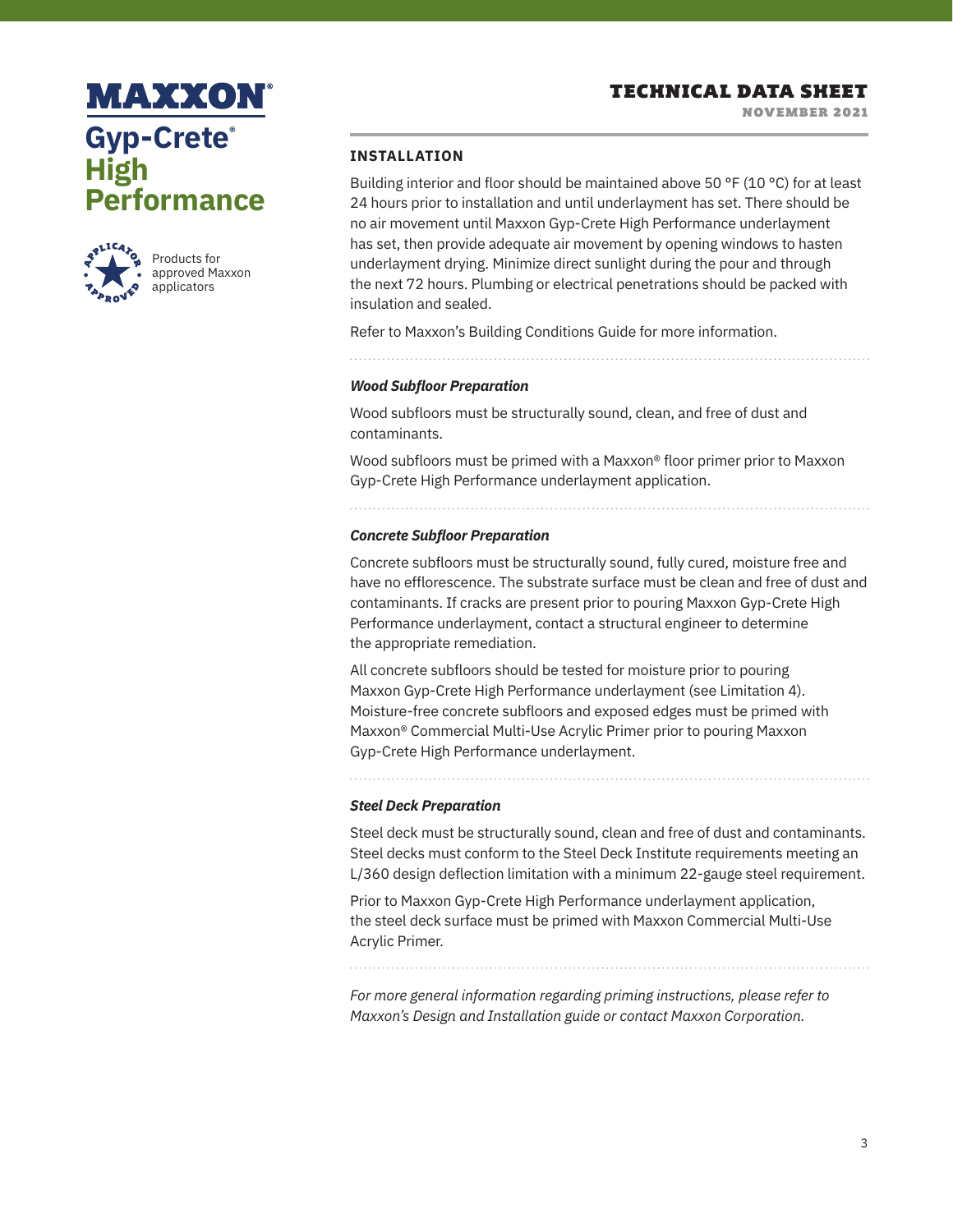# **MAXXON Gyp-Crete® High Performance**



Products for approved Maxxon applicators

## TECHNICAL DATA SHEET

NOVEMBER 2021

## **INSTALLATION** *Continued*

## *Underlayment Application*

Follow all proper safety protocol. Maxxon Gyp-Crete High Performance underlayment requires a minimum 3/4" (19 mm) thickness. If using with a Maxxon Acousti-Mat, refer to applicable literature for minimum depth requirements. Refer to Maxxon.com for all associated products' literature when installing underlayment.

## *Drying*

Continuous ventilation and adequate heat should be provided to rapidly remove moisture from the area until the underlayment is dry. The general contractor/ project superintendent must supply mechanical ventilation and heat if necessary. Under the above conditions, 3/4" (19 mm) thickness drying time is usually 5 to 7 days, while 1" (25 mm) dry time is usually 7-10 days. Reference Maxxon® Underlayment & Finished Floor Goods Installation Procedures brochure at Maxxon.com for complete installation guidelines.

## **LIMITATIONS**

For questions regarding these limitations or for applications other than those described herein, contact Maxxon Corporation at (800) 356-7887.

- 1. For interior use only. If underlayment will be installed prior to doors and windows, contact Maxxon Corporation.
- 2. For on or below grade applications, contact Maxxon Corporation.
- 3. Maxxon underlayments are not intended to bond to wet subfloors. They are not a vapor or moisture barrier. Never install a moisture vapor barrier product over Maxxon underlayments. Do not use where those products will come in prolonged contact with, or repetitive exposure to, water or water vapor.
- 4. It is the responsibility of the general contractor to complete moisture testing before underlayment is installed. If testing is necessary, use the methods specified by the flooring manufacturer, typically ASTM F710. If the MVER exceeds 5 lbs.  $(2.3 \text{ kg})/1,000$  ft<sup>2</sup>  $(92.9 \text{ m}^2)/24$  hours or an RH greater than 80%, treat the concrete subfloor with Maxxon® Commercial MVP One Moisture Mitigation Primer or Maxxon® Commercial MVP Two-Part Epoxy. If the flooring manufacturer specifies more stringent moisture limitations or practices, they must be followed. Contact Maxxon Corporation for further information.
- 5. All subfloors above crawl spaces must be protected by a vapor barrier. Special instructions must be followed when applying Maxxon underlayments to plastic vapor barriers, over particleboard, chipboard, hardboard such as Masonite®, Lauan panels, metal, asbestos, or any other non-dimensionally stable materials. Contact Maxxon Corporation for more information.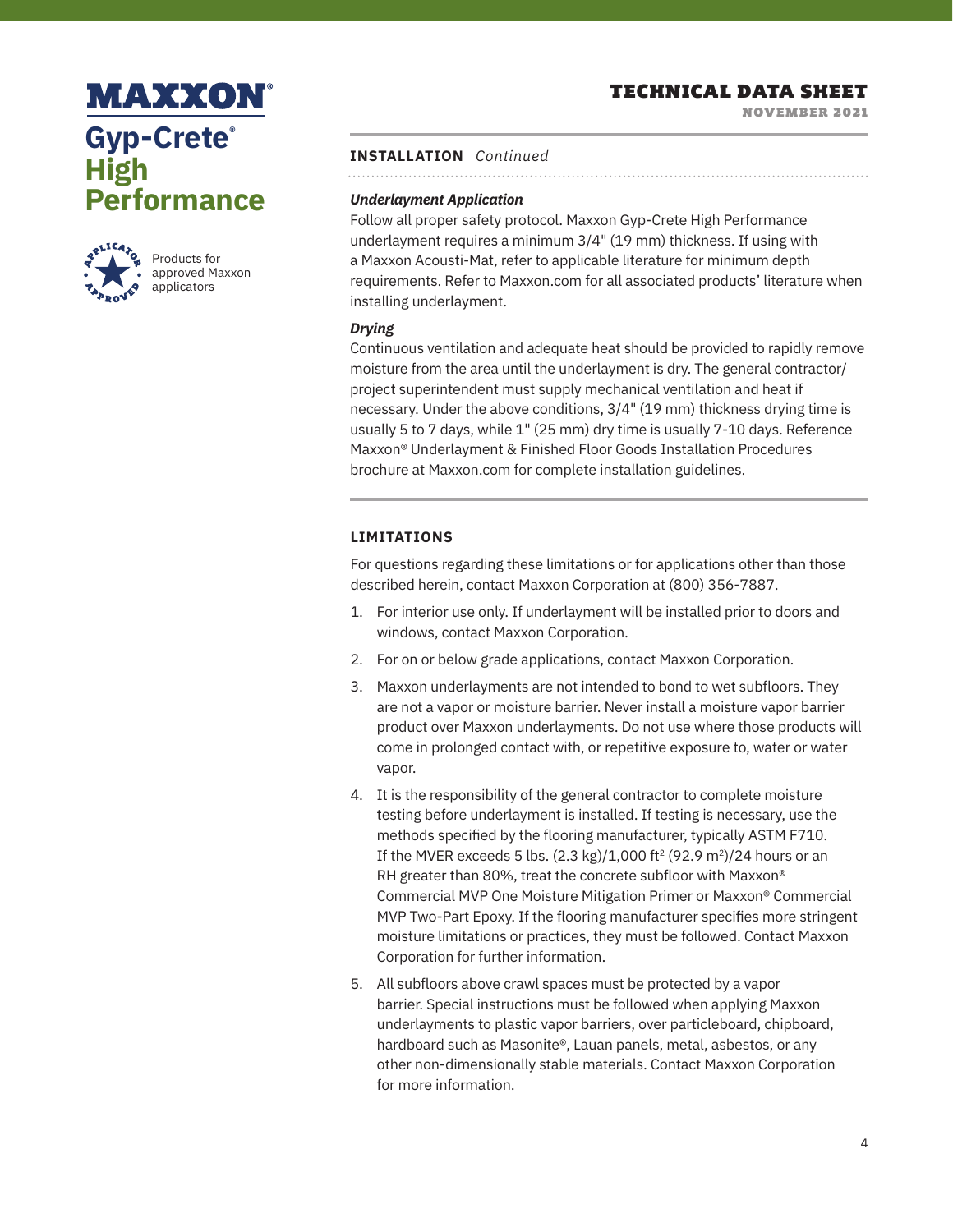NOVEMBER 2021

# **MAXXON Gyp-Crete® High Performance**



## **LIMITATIONS** *Continued*

- 6. Turn off radiant heating systems 24 hours prior to and after installation.
- 7. Do not clean wood or concrete subfloors with oil-based or silicone-based sweeping compounds. These compounds leave a film on the subfloor surface that will interfere with bond development. Instead, use a vacuum with a HEPA filter to clean the subfloor in preparation for Maxxon Gyp-Crete High Performance underlayment application.
- 8. For applications where organic adhesives, asphalt, coal-tar based adhesives and other oil-based contaminants are found, contact Maxxon for proper remediation methods.
- 9. Maxxon underlayments may be scheduled before or after installation of drywall. For pouring before drywall, contact Maxxon Corporation.
- 10. Maxxon underlayments are non-structural and therefore cannot be expected to reinforce structurally deficient subfloors. The structural floor should be adequate to withstand design loads with deflection limitations of L/360. Some floor coverings may require more restrictive deflection limits. Determining the appropriate structural design of the floor is not the responsibility of Maxxon nor the Maxxon applicator.
- 11. Respect active control joints. Always ensure such joints are honored completely through Maxxon underlayments. In cases where control or expansion joints are not present in the subfloor, or cracking has occurred due to slab movement, consult a structural engineer.
- 12. Avoid walking on installed surface until set, typically within 2-4 hours.
- 13. Trade traffic may resume 24 hours after installation. After trades resume, the underlayment may be exposed to rolling dynamic loads. To limit damage where underlayment will be subjected to heavy wheeled or concentrated loads, place temporary wood planking over the underlayment.
- 14. Prior to floor-covering installation, a moisture test of Maxxon Gyp-Crete High Performance underlayment is highly recommended. When testing the underlayment for dryness, use ASTM F2659. The moisture content should not exceed 5%. If the Maxxon Gyp-Crete High Performance underlayment pour is greater than 2", test using ASTM F2170. That RH should not exceed 80%. Do not install floor goods until those limitations are met. If the flooring manufacturer specifies more stringent moisture limitations, they must be followed. Reference Maxxon® Underlayment & Finished Floor Goods Installation Procedures brochure at Maxxon.com.
- 15. Maxxon Gyp-Crete High Performance underlayment can be used as a wear surface with a tested protective coating system. Coating systems must be tested for adhesion to Maxxon Gyp-Crete High Performance underlayment. The bond test and performance of coatings is the responsibility of the coating manufacturer and/or installing contractor.